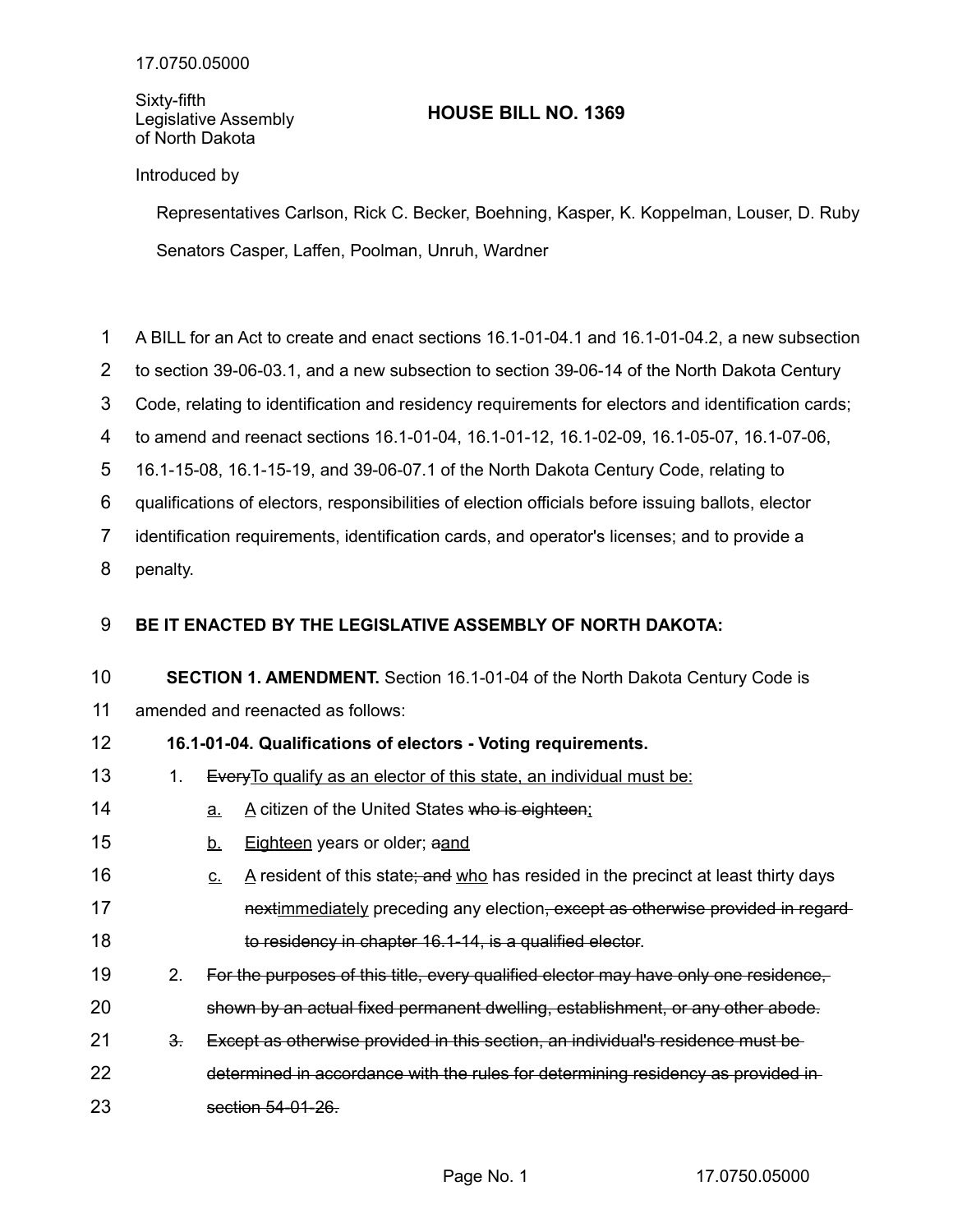| 1              | 4.                                                                              | Pursuant to section 2 of article II of the Constitution of North Dakota, voting by             |  |  |  |
|----------------|---------------------------------------------------------------------------------|------------------------------------------------------------------------------------------------|--|--|--|
| 2              |                                                                                 | individuals convicted and sentenced for a felony must be limited according to chapter          |  |  |  |
| 3              |                                                                                 | $12.1 - 33.$                                                                                   |  |  |  |
| 4              | $5 -$                                                                           | For the purposes of this title, an individual may not be deemed to have gained or lost a       |  |  |  |
| 5              |                                                                                 | residence solely by reason of the individual's presence or absence while enrolled as a         |  |  |  |
| 6              |                                                                                 | student at a college, university, or other postsecondary institution of learning in this-      |  |  |  |
| $\overline{7}$ |                                                                                 | state.                                                                                         |  |  |  |
| 8              | $6-$                                                                            | For the purposes of this title, a member of the armed forces of the United States may          |  |  |  |
| 9              |                                                                                 | not be deemed to have gained or lost a residence in this state solely by reason of the         |  |  |  |
| 10             |                                                                                 | member being stationed on duty in this state.                                                  |  |  |  |
| 11             | $7 -$                                                                           | For the purposes of this title, an individual may not be deemed to have lost residence         |  |  |  |
| 12             |                                                                                 | in the individual's precinct or in the state by reason of the individual engaging in-          |  |  |  |
| 13             |                                                                                 | temporary government service or private employment outside the individual's precinct-          |  |  |  |
| 14             |                                                                                 | or outside the state.                                                                          |  |  |  |
| 15             | 8.3.                                                                            | For purposes of this title, $a\Delta$ qualified elector may not authorize an attorney in fact, |  |  |  |
| 16             |                                                                                 | guardian, or other individual to apply for any ballot or to vote in any election on behalf     |  |  |  |
| 17             |                                                                                 | of or in the place of the qualified elector.                                                   |  |  |  |
| 18             | 9.4.                                                                            | For purposes of this title, an An elector seeking to vote in an election must meet the         |  |  |  |
| 19             |                                                                                 | identification requirements specified in sections 16.1-05-07 and 16.1-07-06 section            |  |  |  |
| 20             |                                                                                 | 16.1-01-04.1.                                                                                  |  |  |  |
| 21             | SECTION 2. Section 16.1-01-04.1 of the North Dakota Century Code is created and |                                                                                                |  |  |  |
| 22             |                                                                                 | enacted as follows:                                                                            |  |  |  |
| 23             |                                                                                 | 16.1-01-04.1. Identification verifying eligibility as an elector.                              |  |  |  |
| 24             | 1.                                                                              | A qualified elector shall provide a valid form of identification to the proper election        |  |  |  |
| 25             |                                                                                 | official before receiving a ballot for voting.                                                 |  |  |  |
| 26             | 2.                                                                              | The identification must provide the following information regarding the elector:               |  |  |  |
| 27             |                                                                                 | Legal name;<br><u>a.</u>                                                                       |  |  |  |
| 28             |                                                                                 | Current residential street address in North Dakota; and<br><u>b.</u>                           |  |  |  |
| 29             |                                                                                 | Date of birth.<br><u>c.</u>                                                                    |  |  |  |
| 30             | <u>3.</u>                                                                       | A valid form of identification is:<br><u>a.</u>                                                |  |  |  |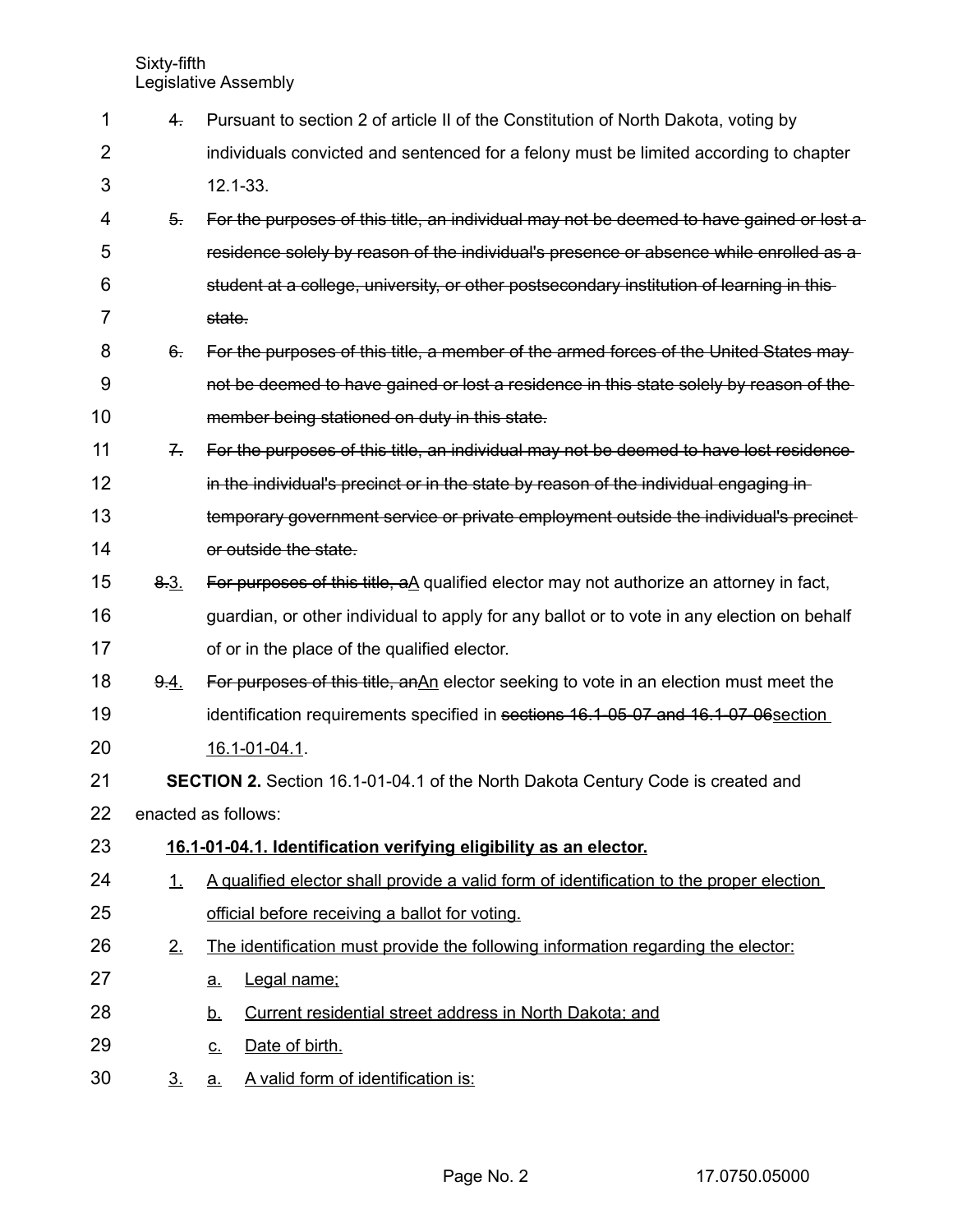| 1              |           |                            | (1)           | A driver's license or nondriver's identification card issued by the North                  |
|----------------|-----------|----------------------------|---------------|--------------------------------------------------------------------------------------------|
| $\overline{2}$ |           |                            |               | Dakota department of transportation; or                                                    |
| 3              |           |                            | (2)           | An official form of identification issued by a tribal government to a tribal               |
| 4              |           |                            |               | member residing in this state.                                                             |
| 5              |           | <u>b.</u>                  |               | If an individual's valid form of identification does not include all the information       |
| 6              |           |                            |               | required under subsection 2 or the information on the identification is not current.       |
| 7              |           |                            |               | the identification must be supplemented by presenting any of the following issued          |
| 8              |           |                            |               | to the individual which provides the missing or outdated information:                      |
| 9              |           |                            | (1)           | A current utility bill;                                                                    |
| 10             |           |                            | (2)           | A current bank statement;                                                                  |
| 11             |           |                            | (3)           | A check issued by a federal, state, or local government;                                   |
| 12             |           |                            | (4)           | A paycheck; or                                                                             |
| 13             |           |                            | (5)           | A document issued by a federal, state, or local government.                                |
| 14             | <u>4.</u> |                            |               | The following forms of identification are valid for the specified individuals living under |
| 15             |           |                            |               | special circumstances who do not possess a valid form of identification under              |
| 16             |           |                            | subsection 3. |                                                                                            |
| 17             |           | <u>a.</u>                  |               | For an individual living in a long-term care facility, a long-term care certificate        |
| 18             |           |                            |               | prescribed by the secretary of state and issued by a long-term care facility in this       |
| 19             |           |                            | state:        |                                                                                            |
| 20             |           | <u>b.</u>                  |               | For a uniformed service member or immediate family member temporarily                      |
| 21             |           |                            |               | stationed away from the individual's residence in this state, or a resident of the         |
| 22             |           |                            |               | state temporarily living outside the country, a current military identification card or    |
| 23             |           |                            |               | passport; and                                                                              |
| 24             |           | $\underline{\mathsf{C}}$ . |               | For an individual living with a disability that prevents the individual from traveling     |
| 25             |           |                            |               | away from the individual's home, the signature on an absentee or mail ballot               |
| 26             |           |                            |               | application from another qualified elector who, by signing, certifies the applicant        |
| 27             |           |                            |               | is a qualified elector.                                                                    |
| 28             | 5.        |                            |               | If an individual is not able to show a valid form of identification but asserts            |
| 29             |           |                            |               | qualifications as an elector in the precinct in which the individual desires to vote, the  |
| 30             |           |                            |               | individual may mark a ballot that must be securely set aside in a sealed envelope          |
| 31             |           |                            |               | designed by the secretary of state. After the ballot is set aside, the individual may      |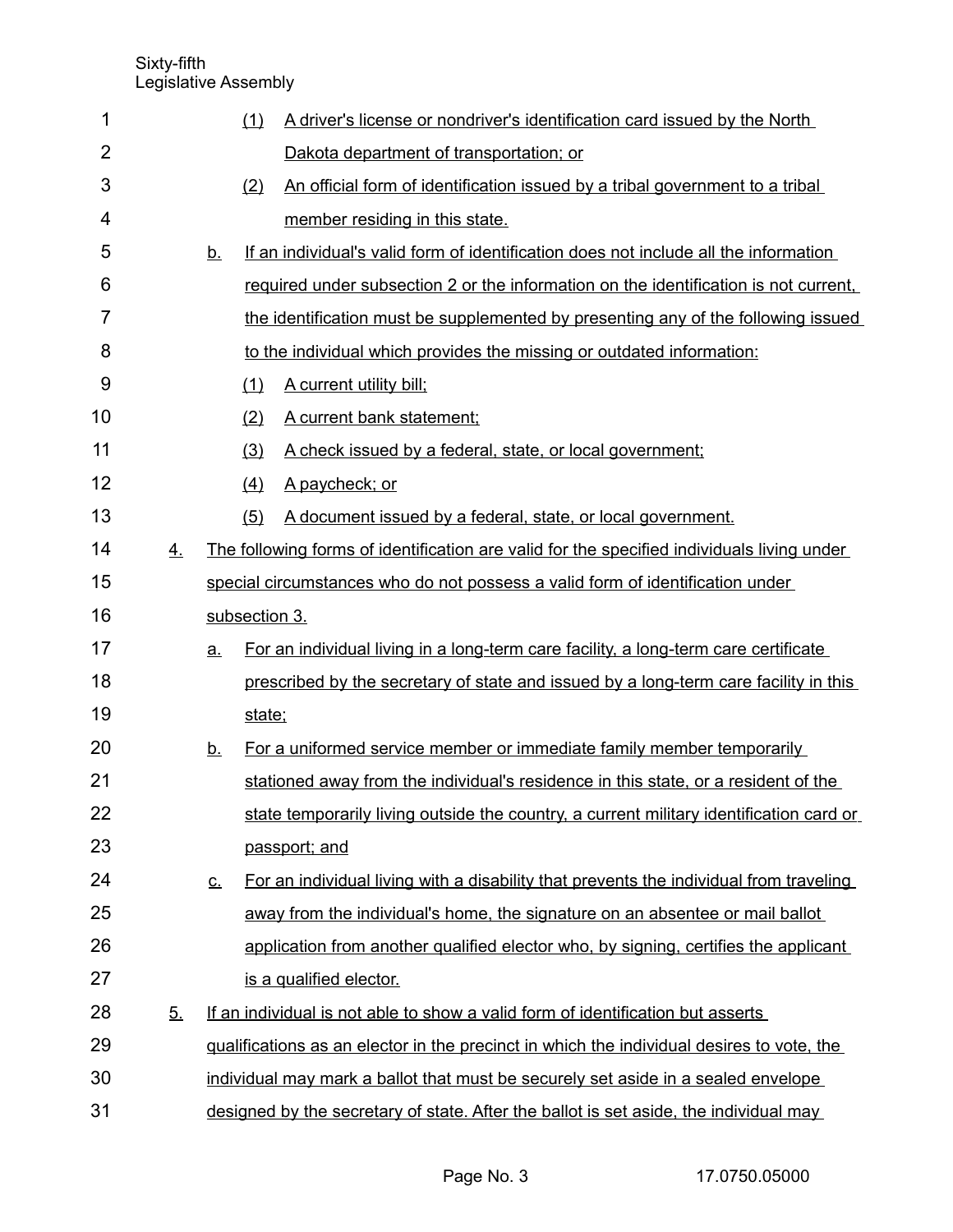| 1              |                | show a valid form of identification to either a polling place election board member if the    |
|----------------|----------------|-----------------------------------------------------------------------------------------------|
| $\overline{2}$ |                | individual returns to the polling place before the polls close, or to an employee of the      |
| 3              |                | office of the election official responsible for the administration of the election before the |
| 4              |                | meeting of the canvassing board occurring on the sixth day after the election. Each           |
| 5              |                | ballot set aside under this subsection must be presented to the members of the                |
| 6              |                | canvassing board for proper inclusion or exclusion from the tally.                            |
| 7              | 6.             | The secretary of state shall develop uniform procedures for the requirements of               |
| 8              |                | subsection 5 which must be followed by the election official responsible for the              |
| 9              |                | administration of the election.                                                               |
| 10             |                | <b>SECTION 3.</b> Section 16.1-01-04.2 of the North Dakota Century Code is created and        |
| 11             |                | enacted as follows:                                                                           |
| 12             |                | 16.1-01-04.2. Residence for voting - Rules for determining.                                   |
| 13             |                | For purposes of voting:                                                                       |
| 14             | 1.             | Every qualified elector may have only one residence, shown by an actual fixed                 |
| 15             |                | permanent dwelling, establishment, or any other abode to which the individual returns         |
| 16             |                | when not called elsewhere for labor or other special or temporary purposes.                   |
| 17             | 2.             | The street address verified by the individual as provided in section 16.1-01-04.1 when        |
| 18             |                | requesting a ballot to vote must be the address of residence for the individual.              |
| 19             | 3 <sub>1</sub> | An individual retains a residence in this state until another has been gained.                |
| 20             | 4.             | The acts of residing at a new address for thirty days and verifying that address as           |
| 21             |                | provided under section 16.1-01-04.1 constitute a change in the individual's voting            |
| 22             |                | residence.                                                                                    |
| 23             |                | SECTION 4. AMENDMENT. Section 16.1-01-12 of the North Dakota Century Code is                  |
| 24             |                | amended and reenacted as follows:                                                             |
| 25             |                | 16.1-01-12. Election offenses - Penalty.                                                      |
| 26             | 1.             | It is unlawful for an individual, measure committee as described in section                   |
| 27             |                | 16.1-08.1-01, or other organization to:                                                       |
| 28             |                | Fraudulently alter another individual's ballot or substitute one ballot for another or<br>a.  |
| 29             |                | to otherwise defraud a voter of that voter's vote.                                            |
| 30             |                | Obstruct a qualified elector on the way to a polling place.<br>b.                             |
| 31             |                | Vote or offer to vote more than once in any election.<br>C.                                   |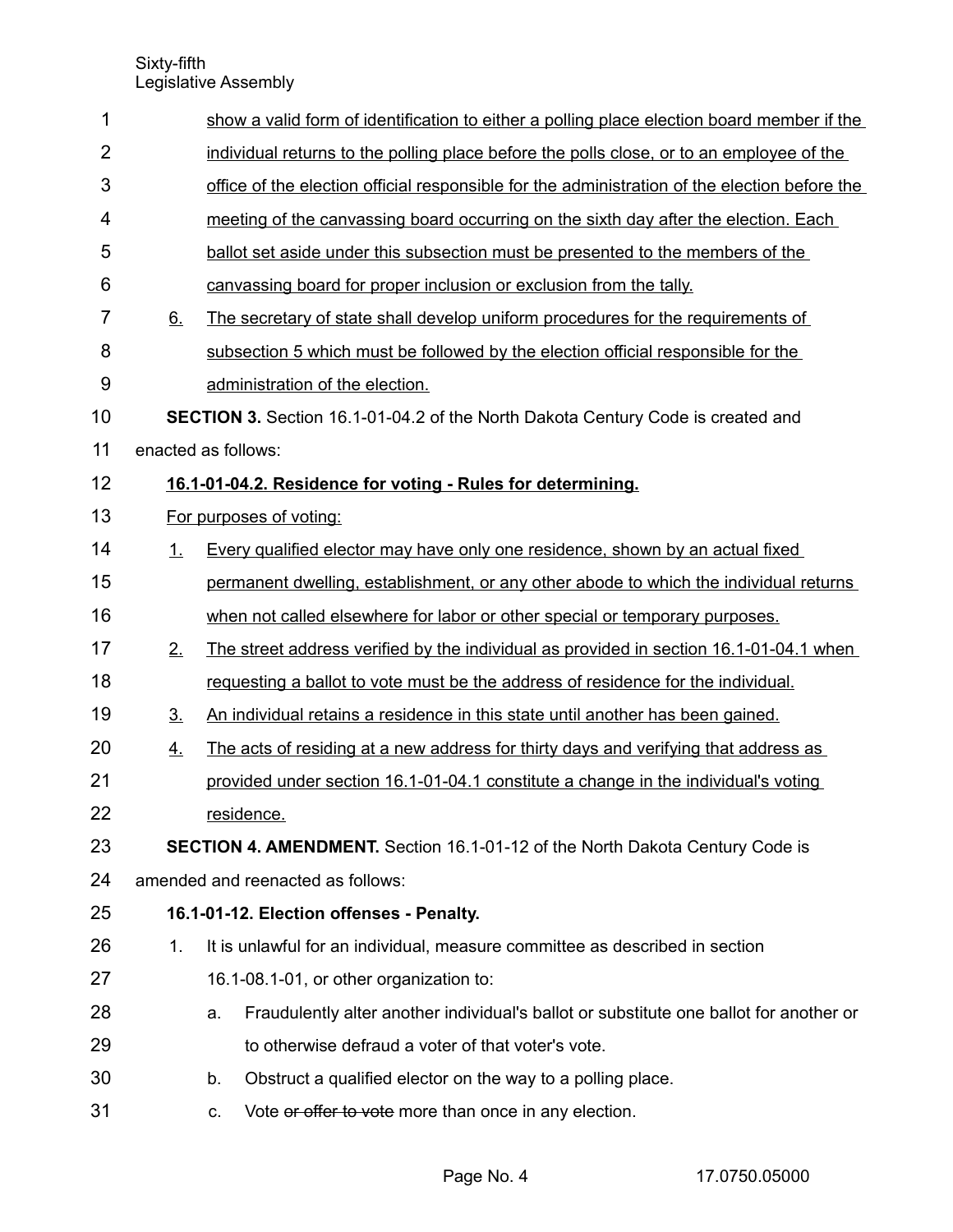| 1  | d. | Knowingly vote in the wrong election precinct or district.                             |
|----|----|----------------------------------------------------------------------------------------|
| 2  | е. | Disobey the lawful command of an election officer as defined in chapter 16.1-05.       |
| 3  | f. | Knowingly exclude a qualified elector from voting or knowingly allow an                |
| 4  |    | unqualified person to vote.                                                            |
| 5  | g. | Knowingly vote when not qualified to do so.                                            |
| 6  | h. | Sign an initiative, referendum, recall, or any other election petition when not        |
| 7  |    | qualified to do so.                                                                    |
| 8  | i. | Circulate an initiative, referendum, recall, or any other election petition not in its |
| 9  |    | entirety or circulate such a petition when unqualified to do so.                       |
| 10 | j. | Pay or offer to pay any individual, measure committee, or other organization, or       |
| 11 |    | receive payment or agree to receive payment, on a basis related to the number          |
| 12 |    | of signatures obtained for circulating an initiative, referendum, or recall petition.  |
| 13 |    | This subsection does not prohibit the payment of salary and expenses for               |
| 14 |    | circulation of the petition on a basis not related to the number of signatures         |
| 15 |    | obtained, as long as the circulators file their intent to remunerate prior to          |
| 16 |    | submitting the petitions and, in the case of initiative and referendum petitions,      |
| 17 |    | fully disclose all contributions received pursuant to chapter 16.1-08.1 to the         |
| 18 |    | secretary of state upon submission of the petitions. The disclosure of                 |
| 19 |    | contributions received under this section does not affect the requirement to file a    |
| 20 |    | pre-election report by individuals or organizations soliciting or accepting            |
| 21 |    | contributions for the purpose of aiding or opposing the circulation or passage of a    |
| 22 |    | statewide initiative or referendum petition or measure placed upon a statewide         |
| 23 |    | ballot by action of the legislative assembly under chapter 16.1-08.1. Any              |
| 24 |    | signature obtained in violation of this subdivision is void and may not be counted.    |
| 25 | k. | Willfully fail to perform any duty of an election officer after having accepted the    |
| 26 |    | responsibility of being an election officer by taking the oath as prescribed in this   |
| 27 |    | title.                                                                                 |
| 28 | I. | Willfully violate any rule adopted by the secretary of state pursuant to this title.   |
| 29 | m. | Willfully make any false canvass of votes, or make, sign, publish, or deliver any      |
| 30 |    | false return of an election, knowing the same to be false, or willfully deface,        |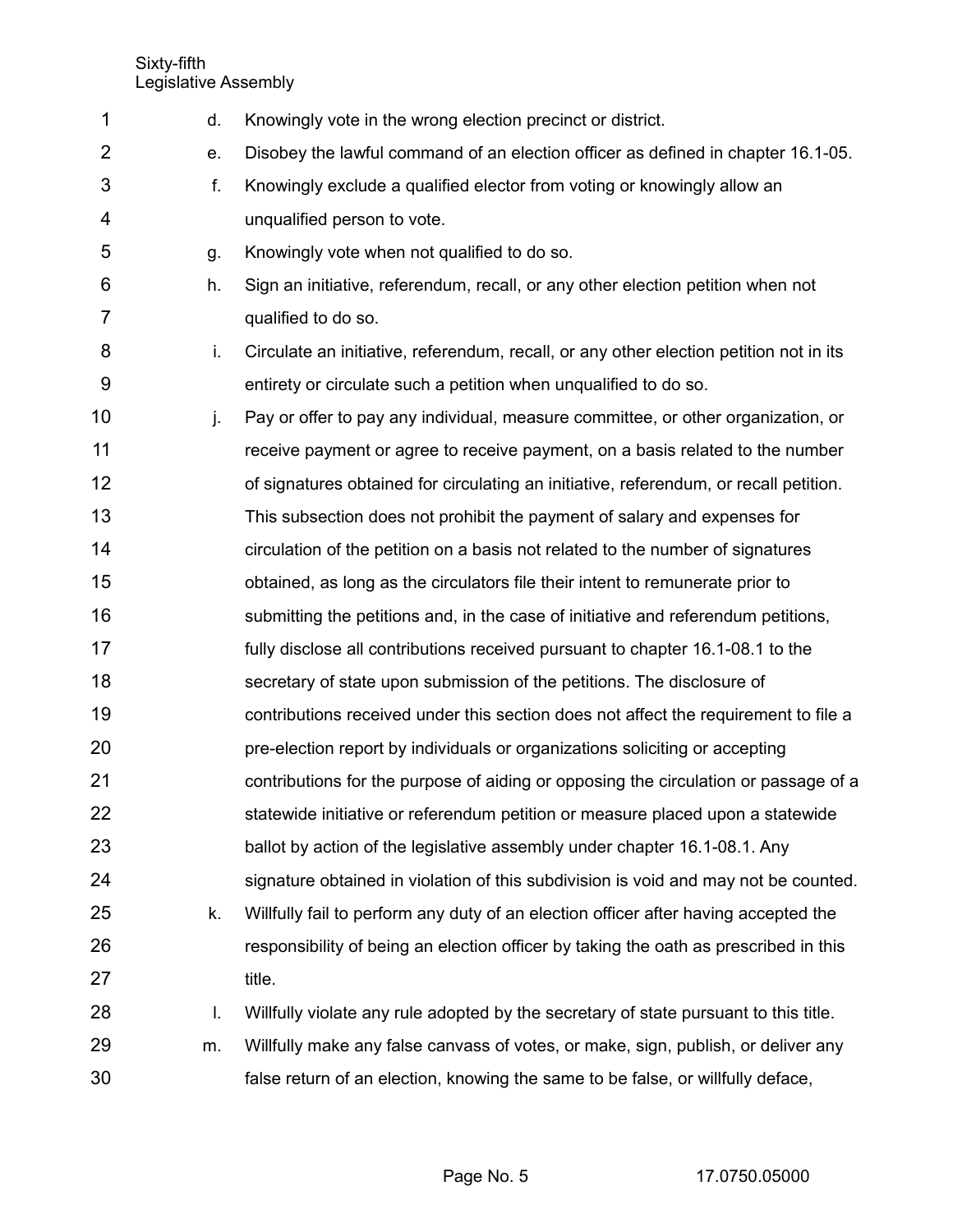| 1              |    |    | destroy, or conceal any statement or certificate entrusted to the individual's or       |
|----------------|----|----|-----------------------------------------------------------------------------------------|
| $\overline{2}$ |    |    | organization's care.                                                                    |
| 3              |    | n. | Destroy ballots, ballot boxes, election lists, or other election supplies except as     |
| 4              |    |    | provided by law.                                                                        |
| 5              |    | 0. | Sign a name other than that individual's own name to an initiative, referendum,         |
| 6              |    |    | recall, or any other election petition.                                                 |
| 7              | 2. | a. | A violation of subdivisions ab, e, f, or h through I of subsection 1 is a class A       |
| 8              |    |    | misdemeanor.                                                                            |
| 9              |    | b. | A violation of subdivisions ubdivisions a, c, d, g, or m of subsection 1 is a class C   |
| 10             |    |    | felony.                                                                                 |
| 11             |    | C. | A violation of subdivision n of subsection 1 occurring after an election but before     |
| 12             |    |    | the final canvass, or during an election, is a class C felony, and in other cases is    |
| 13             |    |    | a class A misdemeanor.                                                                  |
| 14             |    | d. | A violation of subdivision o of subsection 1 is a class A misdemeanor if an             |
| 15             |    |    | individual signs one or two names other than the individual's own name to a             |
| 16             |    |    | petition and is a class C felony if an individual signs more than two names other       |
| 17             |    |    | than the individual's own name to a petition.                                           |
| 18             |    | e. | An organization, as defined in section 12.1-03-04, that violates this section is        |
| 19             |    |    | subject to the organizational fines in section 12.1-32-01.1. The court in which the     |
| 20             |    |    | conviction is entered shall notify the secretary of state of the conviction and shall   |
| 21             |    |    | order the secretary of state to revoke the certificate of authority of any convicted    |
| 22             |    |    | organization or limited liability company. The organization may not reapply to the      |
| 23             |    |    | secretary of state for authorization to do business under any name for one year         |
| 24             |    |    | upon conviction of a class A misdemeanor and for five years upon conviction of a        |
| 25             |    |    | class C felony under this section.                                                      |
| 26             |    | f. | An individual who is a member of an organization may be convicted of a violation        |
| 27             |    |    | as an accomplice under section 12.1-03-01.                                              |
| 28             | 3. |    | Every act which by this chapter is made criminal when committed with reference to the   |
| 29             |    |    | election of a candidate is equally criminal when committed with reference to the        |
| 30             |    |    | determination of a question submitted to qualified electors to be decided by votes cast |
| 31             |    |    | at an election.                                                                         |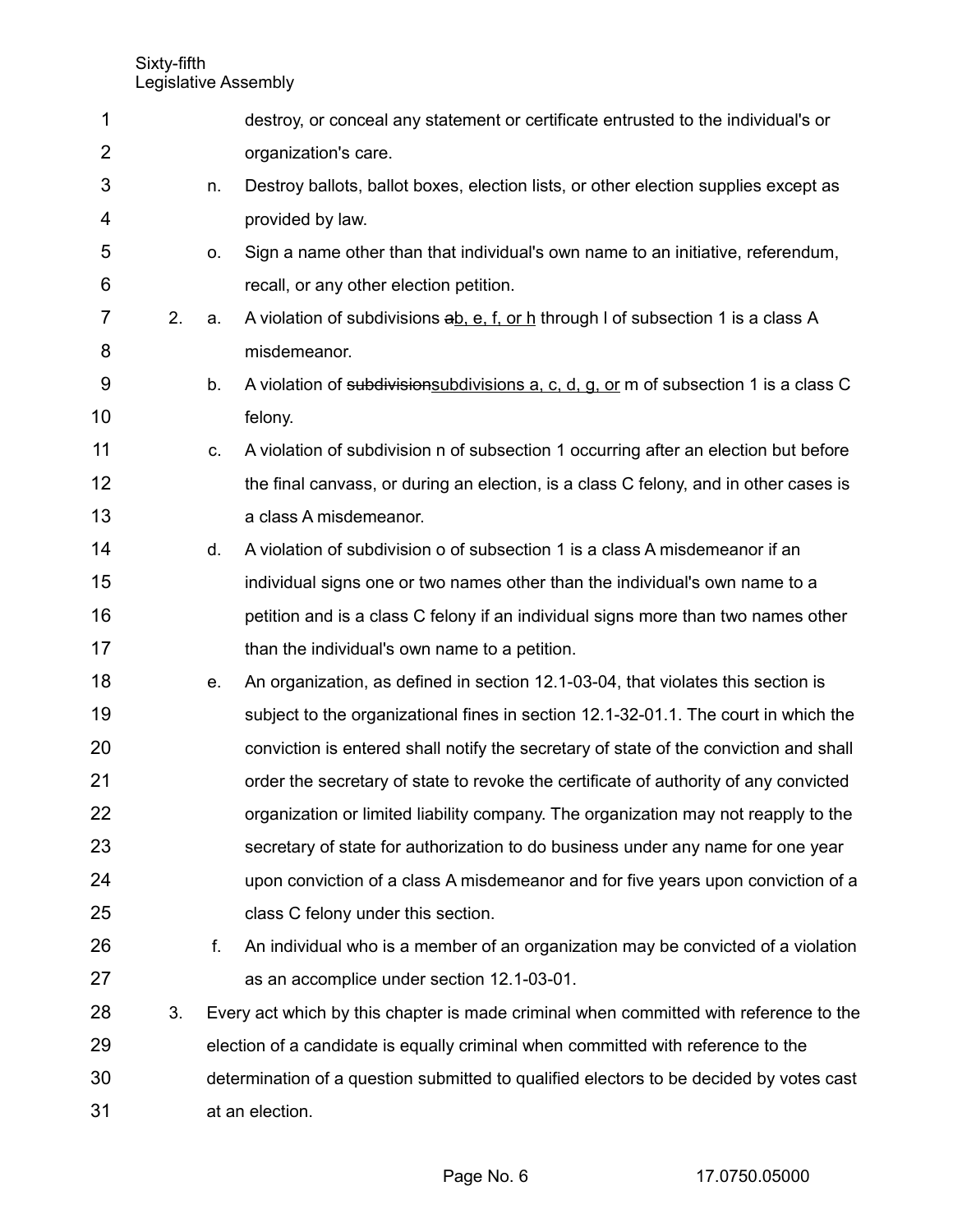| 1              | <b>SECTION 5. AMENDMENT.</b> Section 16.1-02-09 of the North Dakota Century Code is    |                                                                                               |  |  |
|----------------|----------------------------------------------------------------------------------------|-----------------------------------------------------------------------------------------------|--|--|
| $\overline{2}$ | amended and reenacted as follows:                                                      |                                                                                               |  |  |
| 3              | 16.1-02-09. Department of transportation to report updates to the secretary of state - |                                                                                               |  |  |
| 4              |                                                                                        | Changes to records in the central voter file.                                                 |  |  |
| 5              |                                                                                        | 4. The department of transportation shall report regularly to the secretary of state any      |  |  |
| 6              |                                                                                        | relevant changes and updates to records maintained by the department of transportation which  |  |  |
| 7              |                                                                                        | may require changes and updates to be made to records of individuals contained in the central |  |  |
| 8              | voter file.                                                                            |                                                                                               |  |  |
| 9              | 2.5                                                                                    | The county auditor may change the designation of individuals contained in the central         |  |  |
| 10             |                                                                                        | voter file whose change of address can be confirmed by the United States postal-              |  |  |
| 11             |                                                                                        | service. The secretary of state may provide each county auditor with periodic reports-        |  |  |
| 12             |                                                                                        | on any individual whose change of address can be confirmed by the United States               |  |  |
| 13             |                                                                                        | postal service.                                                                               |  |  |
| 14             | 3.5                                                                                    | If a qualified elector makes a written request to the county auditor for inclusion in the     |  |  |
| 15             |                                                                                        | central voter file, the county auditor shall collect the required information from the        |  |  |
| 16             |                                                                                        | individual and add the individual's name to the central voter file with the designation of    |  |  |
| 17             |                                                                                        | "active" The report must include the individual's:                                            |  |  |
| 18             | 1.                                                                                     | Complete legal name, including both previous and current names if changed;                    |  |  |
| 19             | 2.                                                                                     | Complete residential address, including both previous and current residential                 |  |  |
| 20             |                                                                                        | addresses if changed;                                                                         |  |  |
| 21             | $\underline{3}$ .                                                                      | Complete mailing address, including both previous and current mailing addresses if            |  |  |
| 22             |                                                                                        | changed;                                                                                      |  |  |
| 23             | <u>4.</u>                                                                              | Driver's license or nondriver identification number, including both previous and current      |  |  |
| 24             |                                                                                        | numbers if changed; and                                                                       |  |  |
| 25             | 5.                                                                                     | Citizenship status, including both previous and current citizenship status if changed.        |  |  |
| 26             | <b>SECTION 6. AMENDMENT.</b> Section 16.1-05-07 of the North Dakota Century Code is    |                                                                                               |  |  |
| 27             |                                                                                        | amended and reenacted as follows:                                                             |  |  |
| 28             |                                                                                        | 16.1-05-07. Poll clerks to check identification and verify eligibility - Poll clerks to       |  |  |
| 29             |                                                                                        | request, correct, and update incorrect information contained in the pollbook.                 |  |  |
| 30             | 1.                                                                                     | Before delivering a ballot to an individual according to section 16.1-13-22in any             |  |  |
| 31             |                                                                                        | election, the poll clerks shall require the individual to show identification, which-         |  |  |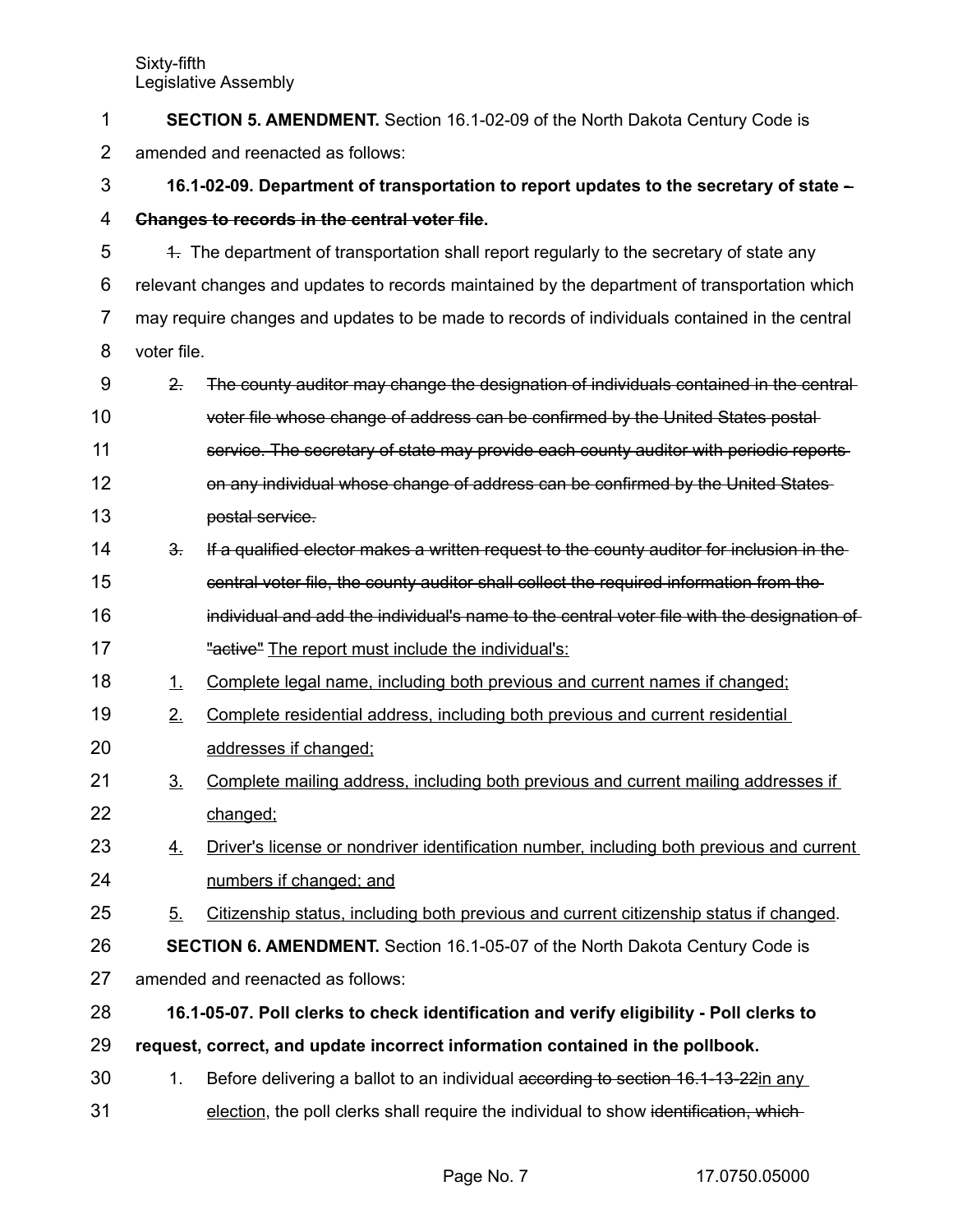| 1  |    |                     | includes the individual's residential address and date of birth. The valid forms of        |  |  |
|----|----|---------------------|--------------------------------------------------------------------------------------------|--|--|
| 2  |    | identification are: |                                                                                            |  |  |
| 3  |    | a.                  | A current driver's license or nondriver identification card issued by the department       |  |  |
| 4  |    |                     | of transportation;                                                                         |  |  |
| 5  |    | $\theta$ .          | An official form of identification issued by a tribal government;                          |  |  |
| 6  |    | $\epsilon$ .        | A long-term care certificate prescribed by the secretary of state, if the individual-      |  |  |
| 7  |    |                     | does not possess an official form of identification provided for under subdivision a       |  |  |
| 8  |    |                     | or b; or                                                                                   |  |  |
| 9  |    | $\mathbf{d}$ .      | For a uniformed service member or a qualifying family member temporarily-                  |  |  |
| 10 |    |                     | stationed away from the individual's residence in the state or a qualified elector-        |  |  |
| 11 |    |                     | temporarily living outside the country, a current military identification card or          |  |  |
| 12 |    |                     | passport if the individual does not possess an official form of identification-            |  |  |
| 13 |    |                     | provided for under subdivision a or ba valid form of identification with the               |  |  |
| 14 |    |                     | information required under section 16.1-01-04.1.                                           |  |  |
| 15 | 2. | a.                  | When verifying an individual's eligibility or when entering the name of an                 |  |  |
| 16 |    |                     | individual into the pollbook, poll clerks shall request, correct, and update any           |  |  |
| 17 |    |                     | incorrect or incomplete information about an individual required to be included in         |  |  |
| 18 |    |                     | the pollbook generated from the central voter file.                                        |  |  |
| 19 |    | b.                  | If the individual's name is contained in the pollbook generated from the central           |  |  |
| 20 |    |                     | voter file, the poll clerks shall verify the individual's residential address and          |  |  |
| 21 |    |                     | mailing address, if different from the individual's residential address.                   |  |  |
| 22 |    | C.                  | If the individual's name is not contained in the pollbook generated from the               |  |  |
| 23 |    |                     | central voter file but the individual is determined eligible to vote, the poll clerks      |  |  |
| 24 |    |                     | shall record the individual's name in the pollbook. The poll clerks shall request          |  |  |
| 25 |    |                     | and obtain any additional information for the individual required to be included in        |  |  |
| 26 |    |                     | the pollbook and the central voter file.                                                   |  |  |
| 27 | 3. |                     | Poll clerks shall direct an individual who is attempting to vote in the incorrect precinct |  |  |
| 28 |    |                     | or who does not meet the thirty-day residency requirement to the proper precinct and       |  |  |
| 29 |    |                     | voting location polling place.                                                             |  |  |
| 30 |    |                     | SECTION 7. AMENDMENT. Section 16.1-07-06 of the North Dakota Century Code is               |  |  |
| 31 |    |                     | amended and reenacted as follows:                                                          |  |  |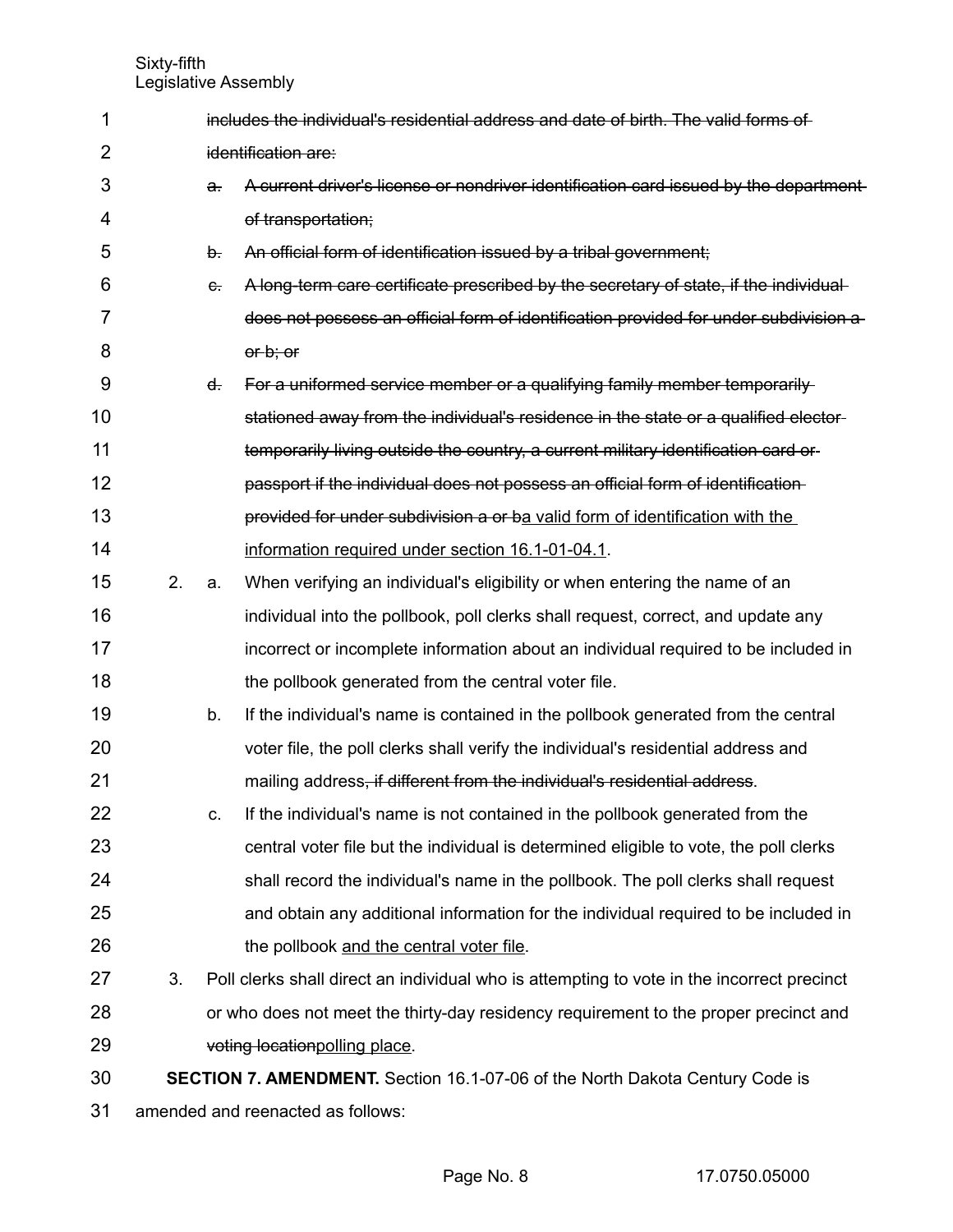| 1              |    |    | 16.1-07-06. Application form.                                                                 |
|----------------|----|----|-----------------------------------------------------------------------------------------------|
| $\overline{2}$ | 1. |    | Application for an absent voter's or mail ballot must be made on a form, prescribed by        |
| 3              |    |    | the secretary of state, to be furnished by the proper officer of the county, city, or school  |
| 4              |    |    | district in which the applicant is an elector, on any form, approved by the secretary of      |
| 5              |    |    | state, or any blank containing the following:                                                 |
| 6              |    | a. | The applicant's name.                                                                         |
| 7              |    | b. | The applicant's current or most recent North Dakota residential address.                      |
| 8              |    | C. | The applicant's mailing address.                                                              |
| 9              |    | d. | The applicant's current contact telephone number, if available.                               |
| 10             |    | е. | The election for which the ballot is being requested.                                         |
| 11             |    | f. | The date of the request.                                                                      |
| 12             |    | g. | An affirmation that the applicant has resided, or will reside, in the precinct for at         |
| 13             |    |    | least thirty days next preceding the election and will be a qualified elector of the          |
| 14             |    |    | precinct.                                                                                     |
| 15             |    | h. | The applicant's signature.                                                                    |
| 16             |    | i. | A space for the voter to indicate the voter's The designation of the individual's             |
| 17             |    |    | status as a citizen of this country and resident of this state living outside the             |
| 18             |    |    | United States, a uniformed service member living away from the                                |
| 19             |    |    | voter'sindividual's North Dakota residence, or aan immediate family member of                 |
| 20             |    |    | the uniformed service member living away from the voter'sindividual's North                   |
| 21             |    |    | Dakota residence.                                                                             |
| 22             |    | j. | The applicant's <del>birth date and yeardate of birth</del> .                                 |
| 23             |    | k. | As provided in subsection 1 of section 16.1-05-07, the The identification number              |
| 24             |    |    | from one of the applicant's valid forms of identification $\Theta$ <sub>1</sub> a copy of the |
| 25             |    |    | applicant's long-term care certificate, and, if necessary, a copy of the applicant's          |
| 26             |    |    | supplemental identification under section 16.1-01-04.1.                                       |
| 27             | 2. |    | If the applicant is unable to sign the applicant's name to the application, the applicant     |
| 28             |    |    | shall mark (X) or use the applicant's signature stamp on the application in the               |
| 29             |    |    | presence of a disinterested individual. The disinterested individual shall print the name     |
| 30             |    |    | of the individual marking the X or using the signature stamp below the X or signature         |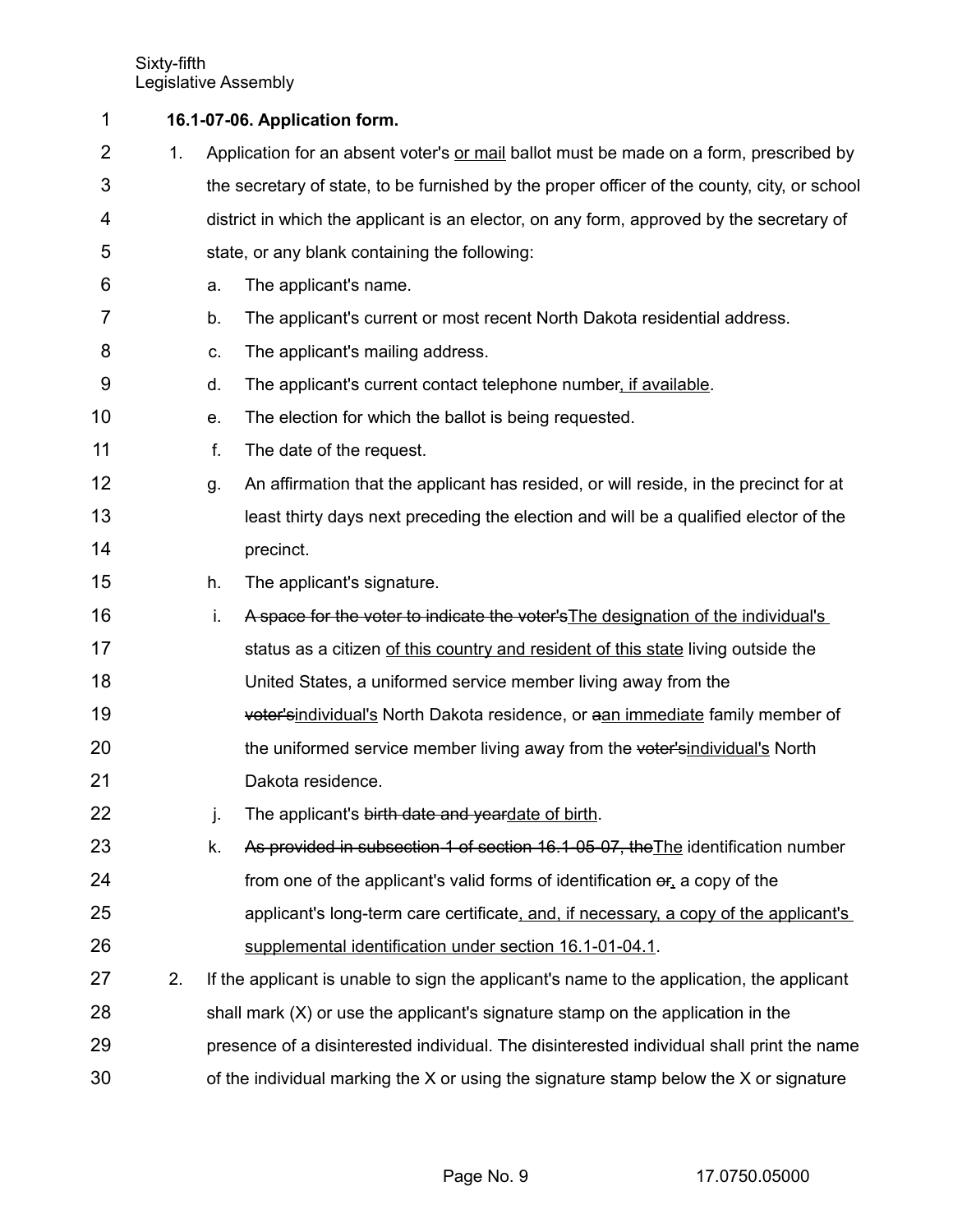|   | stamp and shall sign the disinterested individual's own name following the printed |
|---|------------------------------------------------------------------------------------|
| 2 | name together with the notation "witness to the mark".                             |

- 3. If the applicant does not possess or cannot secure an approved form of identification as provided for under subsection 1 of section 16.1-05-07 section 16.1-01-04.1 due to a disability with which the individual lives and which prevents the individual from traveling to obtain, the application also must be signed by another qualified elector who, by signing, certifies that the applicant is a qualified elector. The secretary of state shall prescribe the form of the certification required under this subsection. An individual may not certify the qualifications of more than four applicants in an election. 3 4 5 6 7 8 9
- 4. The application for a qualified elector serving on active duty as a uniformed service member or a an immediate family member who is a qualified elector and stationed at a location other than that individual's voting residential addresstemporarily stationed away from the individual's residence in this state, or a resident of the state temporarily 10 11 12 13
- living outside the country must include the following additional information if the voterdesires to vote by facsimile or electronic mailindividual desires to access the ballot by 14 15
- electronic means: 16

a. Facsimile telephone number; or 17

18

b. Electronic mail address.

5. The application for a qualified elector living outside the United States must include a 19

- facsimile telephone number or electronic mail address if the voter desires to vote by facsimile or electronic mailAn incomplete application must be returned to the applicant for completion and resubmission. 20 21 22
- 6. Except for the applicant's date of birth and motor vehicle driver's license or nondriver. identification card number, and any supplemental documentation provided under section 16.1-01-04.1, the application is an open record under section 44-04-18. 23 24 25
- **SECTION 8. AMENDMENT.** Section 16.1-15-08 of the North Dakota Century Code is 26
- amended and reenacted as follows: 27

**16.1-15-08. Wrapping and returning of ballots to county recorder - Ballots set aside to election official administering the election.** 28 29

1. After generating the reports and poll lists provided for in section 16.1-15-06 for delivery to the county auditor, the election board shall cause the ballots containing lawful 30 31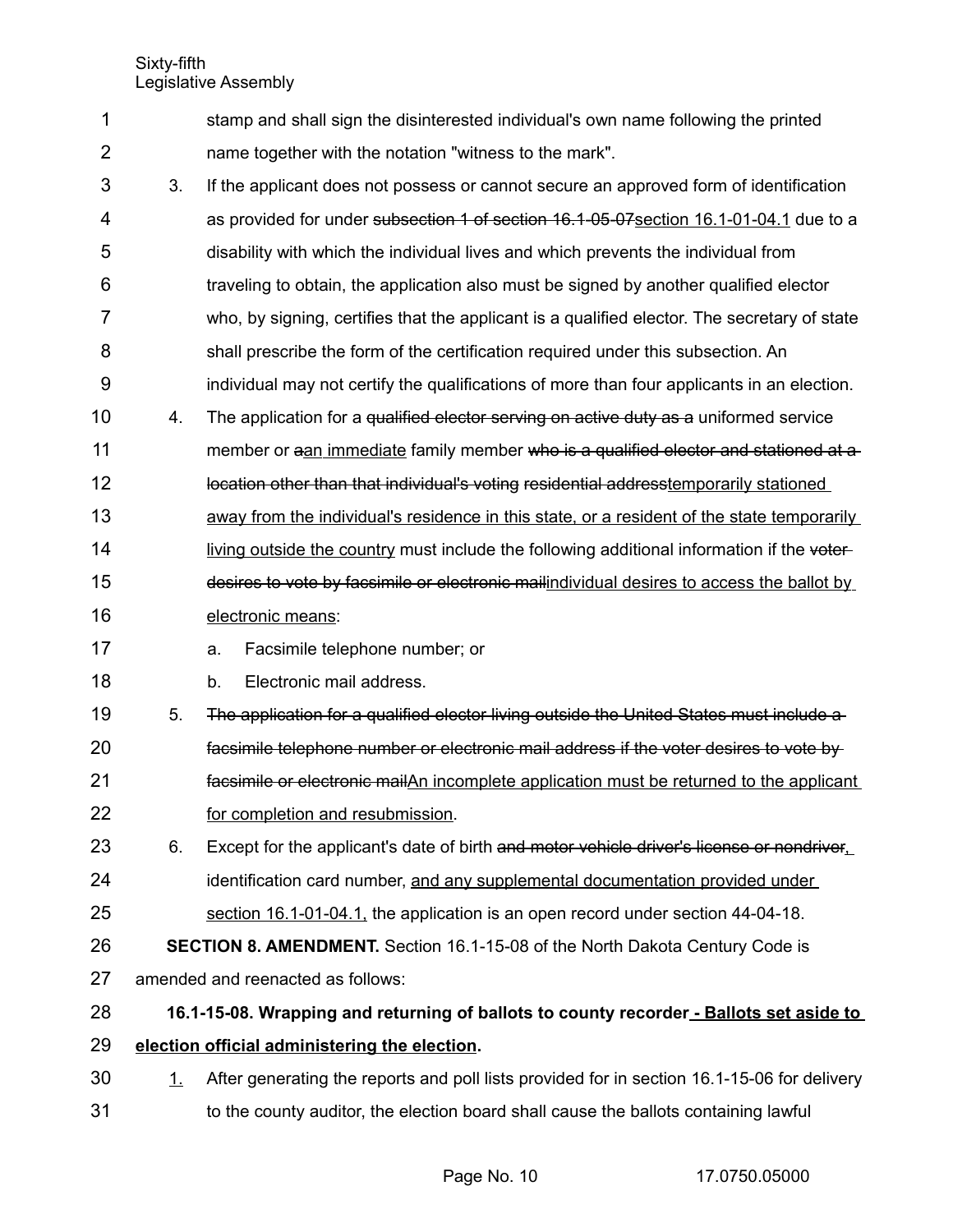write-in votes cast at the election to be placed in a suitable wrapper to form a complete wrapper for the ballots. All ballots without write-in votes shall be wrapped in a similar manner. The ballots and wrappers must then be tightly secured at the outer end to completely envelop and hold the ballots together. Ballots that are void must be secured in a separate wrapper and must be marked "void". Ballots that are spoiled must be separately secured and marked "spoiled". In sealing ballots, the various classes of ballots must be kept separate. Each wrapper must be endorsed with the names or numbers of the precincts and the date on which the election was held. The wrappers must be sealed securely in a manner prescribed by the county auditor so the wrappers cannot be opened without an obvious and permanent breaking of the seal. The ballots, together with those found void or spoiled, and the opened envelopes from voted absentee ballots and the unopened envelopes of absentee ballots rejected as defective, must be returned in person to the county recorder. At the meeting of the county canvassing board, the county recorder shall deliver the ballots containing lawful write-in votes from all the precincts within the county if these votes were not canvassed by the polling place election board on election night according to section 16.1-12-02.2. At the meeting of the county canvassing board, the county recorder shall deliver each ballot that may contain a write-in vote referenced in a demand made under subsection 1 of section 16.1-12-02.2. Ballots used with any electronic voting system or counted by an electronic counting machine must be sealed and returned as provided in this section. 2. Each ballot within a sealed envelope set aside for an individual who was unable to provide a valid form of identification when appearing to vote in the election must be 1 2 3 4 5 6 7 8 9 10 11 12 13 14 15 16 17 18 19 20 21 22 23

delivered to the election official responsible for the administration of the election so the envelope containing the ballot is available if the individual for whom the ballot was set aside appears in the official's office to verify the individual's eligibility as an elector. The verified and unverified ballots set aside must be delivered to the members of the canvassing board for proper inclusion or exclusion from the canvass of votes. 24 25 26 27 28

**SECTION 9. AMENDMENT.** Section 16.1-15-19 of the North Dakota Century Code is 29

amended and reenacted as follows: 30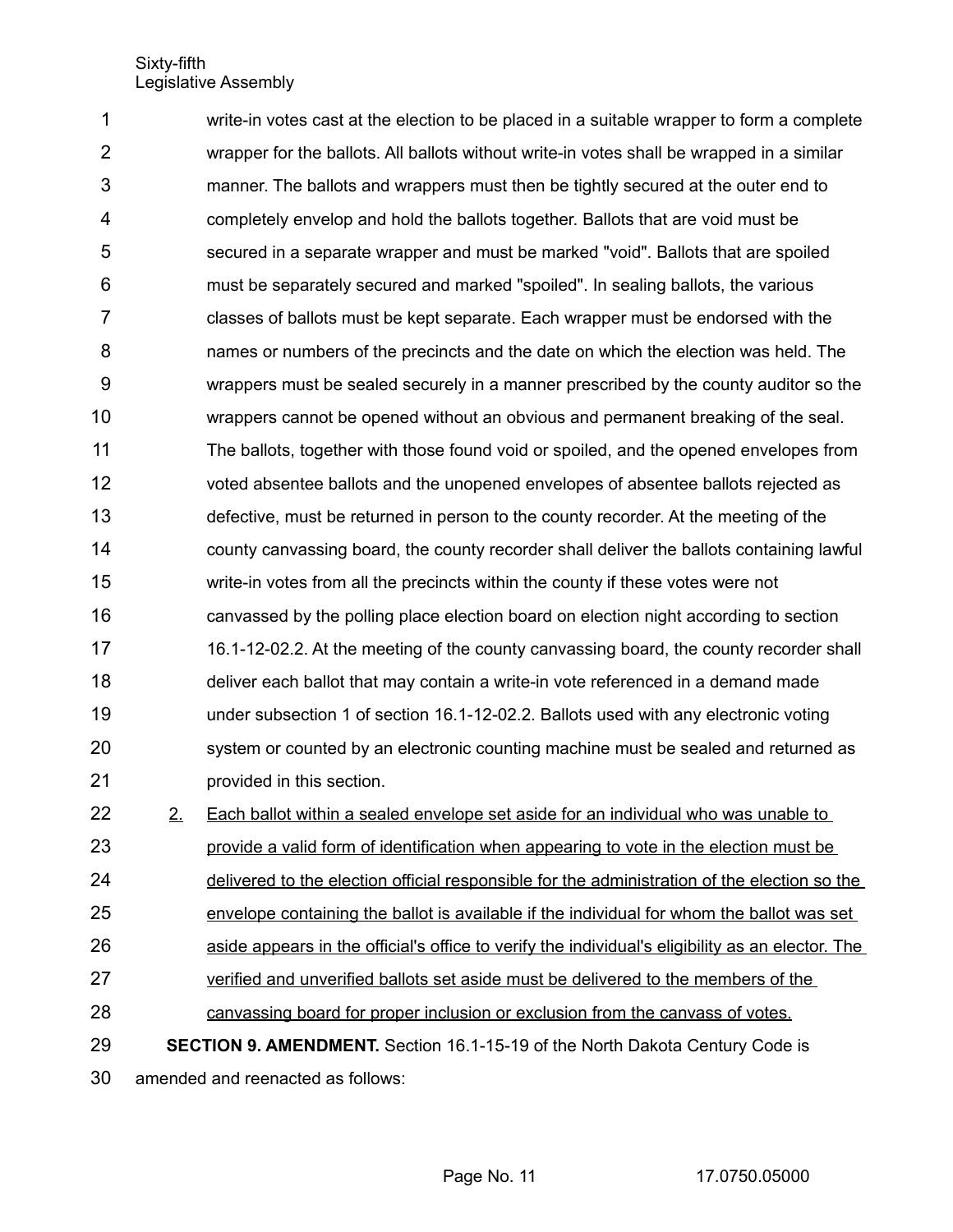| 1              | 16.1-15-19. County canvassing board to disregard technicalities, misspelling, and                 |
|----------------|---------------------------------------------------------------------------------------------------|
| $\overline{2}$ | abbreviations - Ballots set aside - Write-in votes canvassed - Votes from unestablished           |
| 3              | precincts disregarded.                                                                            |
| 4              | In canvassing the election returns, the county canvassing board shall disregard                   |
| 5              | technicalities, misspelling, and the use of initial letters or abbreviations of the name of any   |
| 6              | candidate for office if it can be ascertained for whom the vote was intended. Pursuant to Under   |
| $\overline{7}$ | section 16.1-01-04.1, the board shall include in the canvass the votes from any ballot set aside  |
| 8              | and subsequently verified by the individual who marked the ballot, and review each envelope       |
| 9              | containing an unverified ballot forwarded to the board from the polling place election officials. |
| 10             | The envelopes for all ballots set aside along with the envelopes containing uncounted ballots     |
| 11             | from unverified individuals must be kept with all other election materials for the required       |
| 12             | retention period under section 16.1-15-13. Under section 16.1-12-02.2, the board shall canvass    |
| 13             | all qualifying write-in votes. The board may not count votes polled in any place except at        |
| 14             | established precincts. The county canvassing board is authorized to initial all absentee ballots  |
| 15             | cast pursuant to section 16.1-07-09 that were not considered or counted by election boards and    |
| 16             | to make a final determination of eligibility for all ballots which were rejected at the various   |
| 17             | precincts in the county for the reasons provided in sections 16.1-07-11 and 16.1-07-12.           |
| 18             | <b>SECTION 10.</b> A new subsection to section 39-06-03.1 of the North Dakota Century Code is     |
| 19             | created and enacted as follows:                                                                   |
| 20             | The director shall issue a nondriver color photo identification card to any resident who          |
| 21             | at the time of application is not a citizen of the United States and who fulfills the             |
| 22             | requirements of this section. The identification card must be designed in a manner to             |
| 23             | clearly make the card distinguishable from a similar card issued to a citizen of the              |
| 24             | United States and resident of this state. The card may be replaced with a card issued             |
| 25             | to a citizen of this country and resident of this state only when proof of United States          |
| 26             | citizenship is provided by the individual and any applicable replacement fee listed in            |
| 27             | section 39-06-49 is paid.                                                                         |
| 28             | <b>SECTION 11. AMENDMENT.</b> Section 39-06-07.1 of the North Dakota Century Code is              |
| 29             | amended and reenacted as follows:                                                                 |